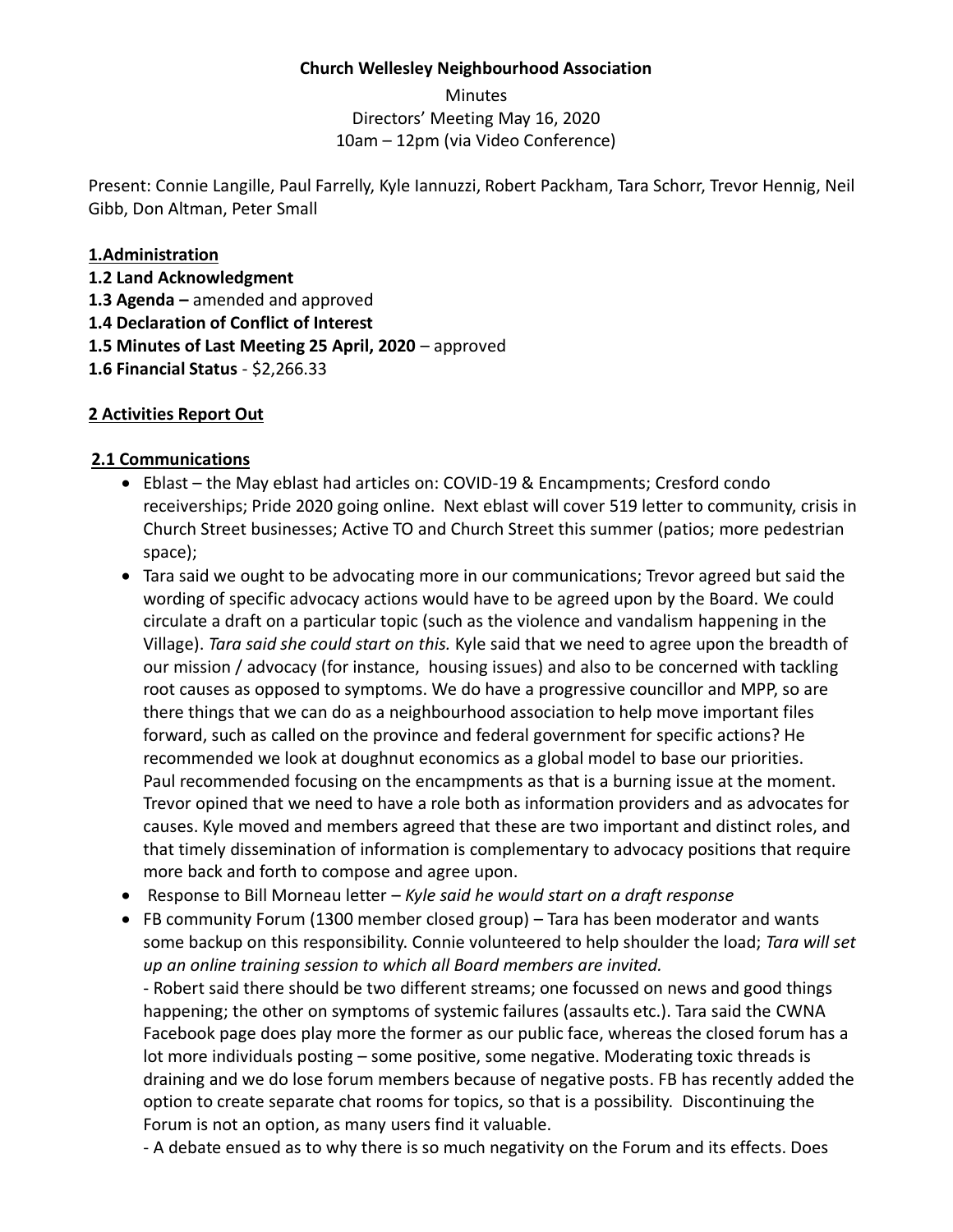posting about every negative incident (and the consequent thread that ensues) *magnify* the impression of a community that is under constant attack and where it is unsafe to venture out onto the street (Robert); or are the posts a result of legitimate fear and anger that the CWNA ought to be addressing more directly and boldly (Kyle).

## **2.2 Placemaking**

• CWNA Green Plan update – Trevor

- Goal for 1<sup>st</sup> meeting with councillor, is an agreement in principal that this is a good idea and that the Councillor will co-sponsor it.

- Will include link to and copy of The Grange plan.

- As per Grange plan, "Target areas include renovations of existing park spaces, creation of new parkettes and linear parks, transformation of street flankings, greening of local laneways, strengthening of the tree canopy and promotion of climate adaptation efforts locally."

- Can go beyond official city plans, to include privately owned and institutional public spaces. - Would work in conjunction and harmony with all official plans and improvements, including the Church Street Master Plan, North Downtown Yonge Design Guidelines, Yonge Street Environmental Assessment, Charles Street redesign and the City's Parks and Public Realm Plan. - Would work within realistic parameters of City infrastructure.

- Moving forward we'd need a steering committee, CWNA Placemaking committee, rep from Councillor's office (Tyler) and we will also reach out to the community to get others involved.

- Wellesley planters / Grace McInnis Trevor The City (Neighbourhood Projects section of Transportation Services) will deliver perennials for the planters at 25 and 43 Wellesley East as well as some for Grace McInnis Coop at Gloucester and Church on June 5. We have requested the BIA to provide water for them. ScotiaBank workers want to help care for the planter at 25 Wellesley.
- BH Park permit Meet Your Neighbours keeping Sept 12, 2020 permit for now.
- PRIDE virtual Pride 2020 will be online

# **2.3 Heritage**

- Yonge Gloucester Masonic Temple there's going to be Hasty Market and we'd like not to have their huge red and yellow signage all over the place. Since it's a heritage building there are some protections from ugly signage. Robert recommended *he and Connie request a signage bylaw officer to inspect, making sure he knows it's a heritage building.*
- Cultural Heritage Resource Analysis for The Village Paul. The North Downtown Yonge Planning Framework illustrated that many of the buildings on Church Street are "potential heritage" buildings (not yet "designated"). Cultural Heritage Resource Assessments coordinator, Gary Medina, is reaching out to the community, having contacted the Arquives and CWNA (Paul) to gather information on the cultural heritage of the Village. Paul will be cooperating with him on an ongoing basis.

### **2.4 Membership**

- Discussion about memberships and membership renewals. Don recommended actively reminding members that their membership is expiring. We currently have been sending out a general reminder around the year-end and new year; we also get new members and renewals in person at the AGM.
- 2019 members aren't annotated in MailChimp*; Tara to provide Excel list to Trevor who will update MailChimp.*
- RE building memberships, Paul said the database of contacts (and ability to readily invoice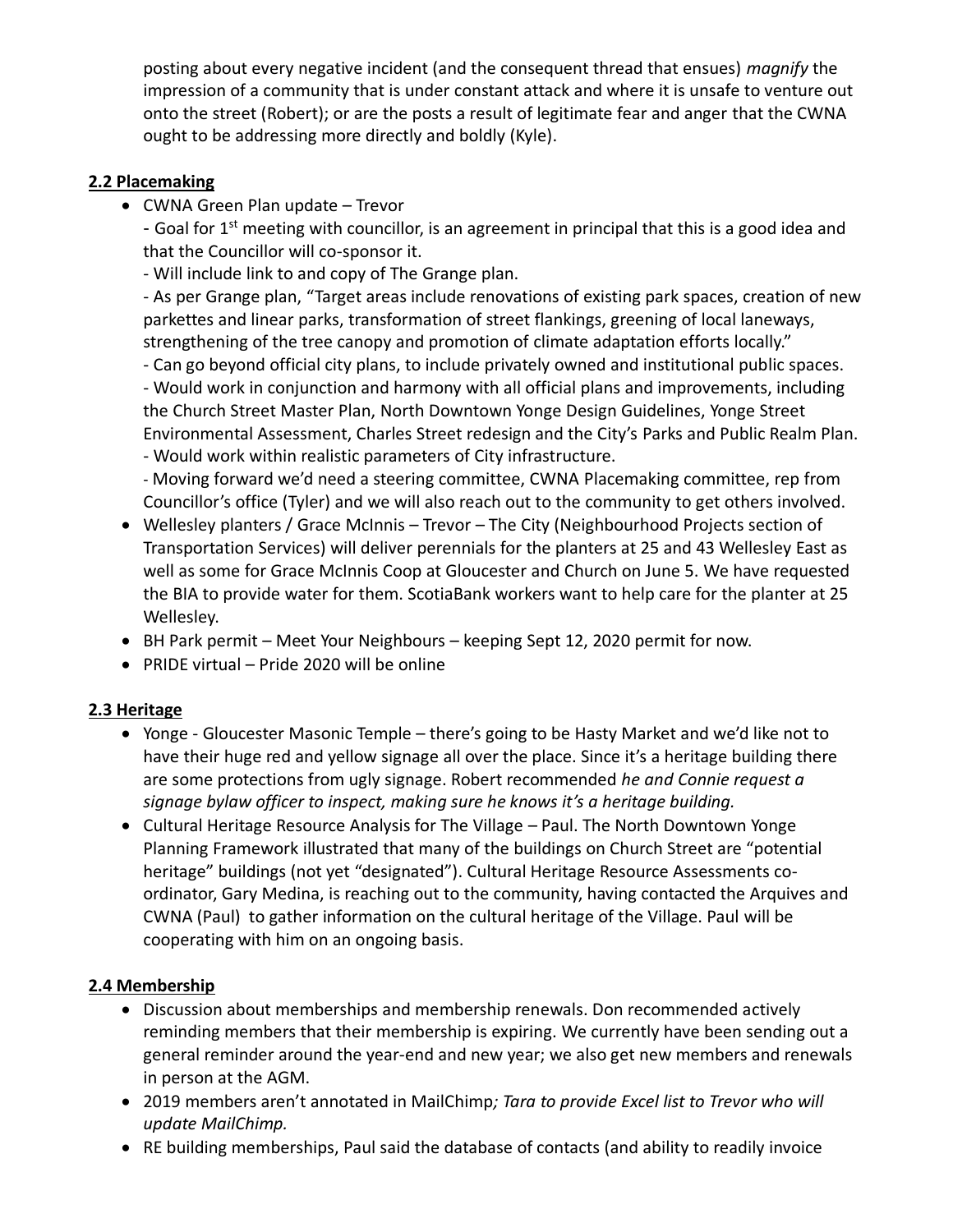corporations) needs to be brought up to date and a new round of canvassing personally addressed to contacts in buildings. *Connie has some contact info and will provide.*

- Trevor will *add "Join or Renew" reminder* in the footer of the eblast and the website pages.
- Neil recommended more visible PayPal buttons and an Interac payment option. *Trevor will look into.*

## **2.5 Development**

- One Development– Paul This is before the LPAT, scheduled for September. ONE has indicated they are open to mediation. *Paul will speak with the City planner to find out the City's position*; if there's a mediation CWNA will be there. Robert said that ONE's revised application answers every major concern previously brought forward except for height and it is doubtful LPAT would rule against ONE because of shadow on Barbara Hall Park. However, we could still get some other concessions from ONE, such as how the street corner is treated.
- Cresford Receiverships; some work has resumed on The Clover (at Gloucester); Halo (at Grosvenor) appears stalled.
- 2-8 Gloucester in demolition stage, with heritage frontages moved to storage
- 33 Isabella (Infill) This property and the Gloucester St. property have different zoning, so there's an application to amend the zoning going to the next Community Council meeting. CWNA will support the amendment.

## **Affordable housing in our neighbourhood.**

Connie referred to the Toronto Alliance to End Homelessness Submission to HousingTO Consultation, which addressed: A. Realizing the right to housing; B. Creating more access to deeply affordable housing supply; C. Supportive housing as the solution to chronic homelessness; and D. Ensuring accountability.

Robert and Don said that at some point we should recommend specific sites in the neighbourhood for affordable housing / co-ops; and that housing needs to be mixed income.

Connie encouraged everyone to read the document in full for the next meeting. We can then get into what exactly we want to demand of the various levels of government. Kyle suggested consulting with progressive and proactive elected representatives to see how we might move the cause forward. Don and Peter said that we need to look at how governments define "affordable" and how they've slanted toward ownership affordability vs rental affordability. Don said that the tendency of capitalism to commodify resources is a root cause of today's high housing prices and that the tax system is a part of the problem (eg. no capital gains on the sale of a principal residence). Neil and Peter said the effect of short-term rentals (airBnB etc) on the rental market needs further attention. Neil also said that rent controls must be reinstated. Trevor said that single family zoning should be ended so that multi-unit buildings can go into the neighbourhoods. There was general support for co-ops.

*Paul suggested he, Don and Neil consult with housing expert Sean Gadon via Zoom* and identify the areas CWNA wants to get involved in. Also there is an enormous amount of info available through the Housing TO process.

#### •

### **2.6 Safety**

• Community Safety Network – met on Wednesday.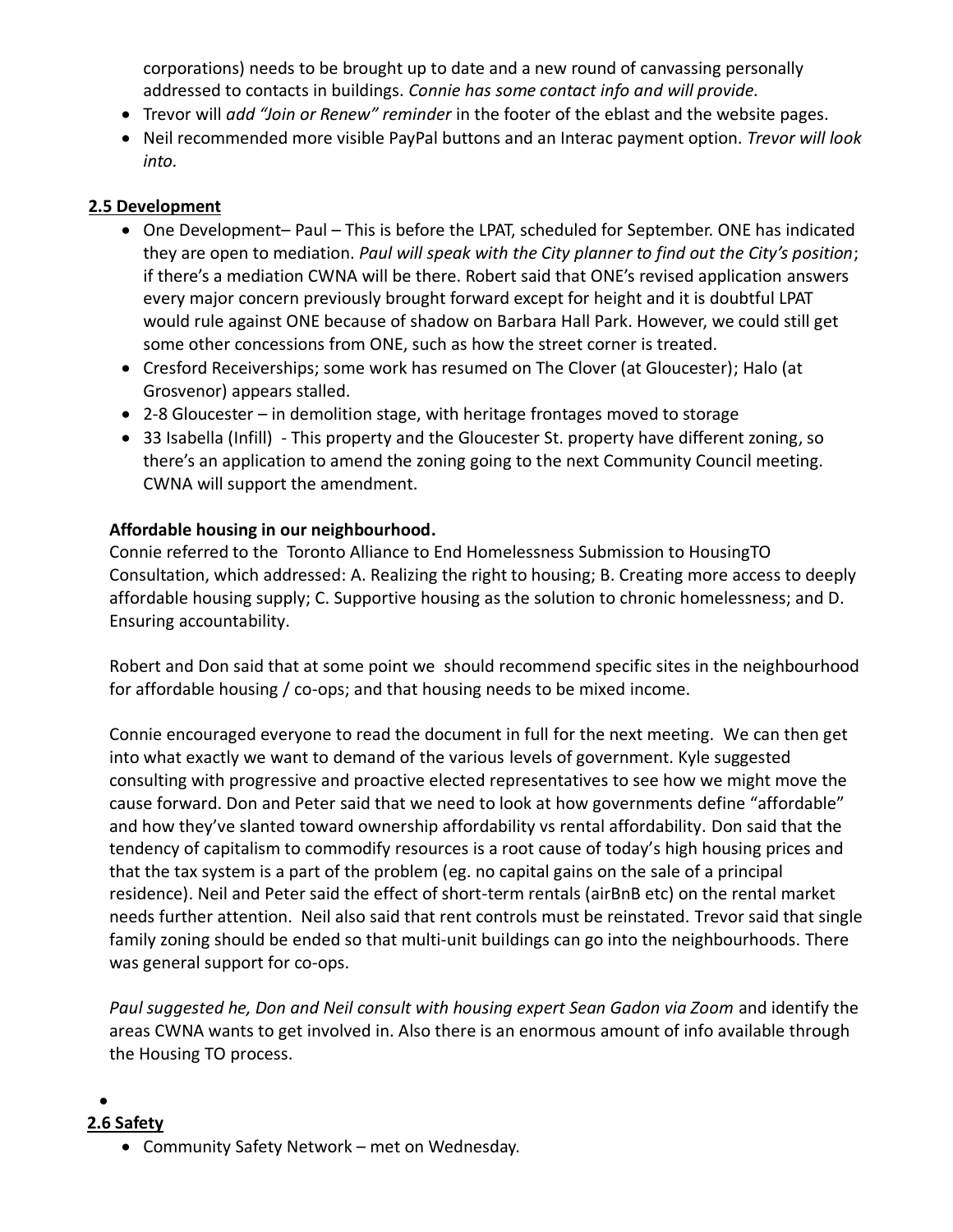Sanctuary & Barbara Hall Park

- 33 people have been moved out of George Hislop to temporary housing.
- Violent incidents continue to occur; often it is violence between at risk persons in the parks. Many of the prisoners who were released because of COVID-19 and those newly convicted are technically non-violent, but multiple break and enters are not deemed "violent." Police require a victim to make a report to attend; a witness report is not enough. Accused may be arrested, but are then immediately released back into the community by the justice system, where they take up the same anti-social behavior. Many residents form the opinion that nothing is being done and place blame on the police and city councilor.
- Kyle said that another aspect to be consider is the fact that safe injection sites are clustered downtown and that there are people moving from outside the city in order to get access to these sites. While safe injection sites are a necessary element of a harm reduction strategy, the concentration of sites within a small area is problematic. Services should be provided in all communities where there is a need.
- Tara pointed out that there has been a downloading of social services to non-governmental agencies (ie Sanctuary); should our governments not be taking more responsibility? Others said that higher taxes are needed to invest in our communities and that property taxes should be reformed.
- Board members are very concerned that the policing and judicial system is not working as it must: individuals who break the law must face consequences for their actions.
- *Connie wants to meet with the Sgt. Dyck and community officers. We will also bring these issues up for discussion with the Councillor and at the next Community Safety Network meeting.*

# **2.7 AGM**

• Deferring a decision on the AGM (physical meeting or online) to a later date, but it must be held in 2020. Kyle and Tara strongly support an online AGM

# **2.8 10th Anniversary celebration**

• on hold

# **3 Recap of Actions & Upcoming Events**

- Paul: contact City planner to find out position on ONE Development mediation
- Tara: Start a draft of a response to the community from CWNA re violence and safety in the Village
- Tara: Set up an online training session for FaceBook Forum
- Kyle: Draft a response to MP's letter
- Trevor: add more links and ways to renew and join (eblast footer; homepage; FB)
- Connie (& Robert): request a signage bylaw officer to inspect Hasty Market, making sure he knows it's a heritage building
- Tara: provide Trevor with 2019 members list
- Paul: arrange online meeting with housing expert Sean Gadon (Don and Neil to attend)
- Everyone: Read the [Toronto Alliance to End Homelessness report](https://static1.squarespace.com/static/56c4a231d51cd428ca552a3a/t/5d3a2cd8f79ba40001a5235f/1564093658506/TAEH+submission+HousingTO+-+Final+-+July+19%2C+2019.pdf)